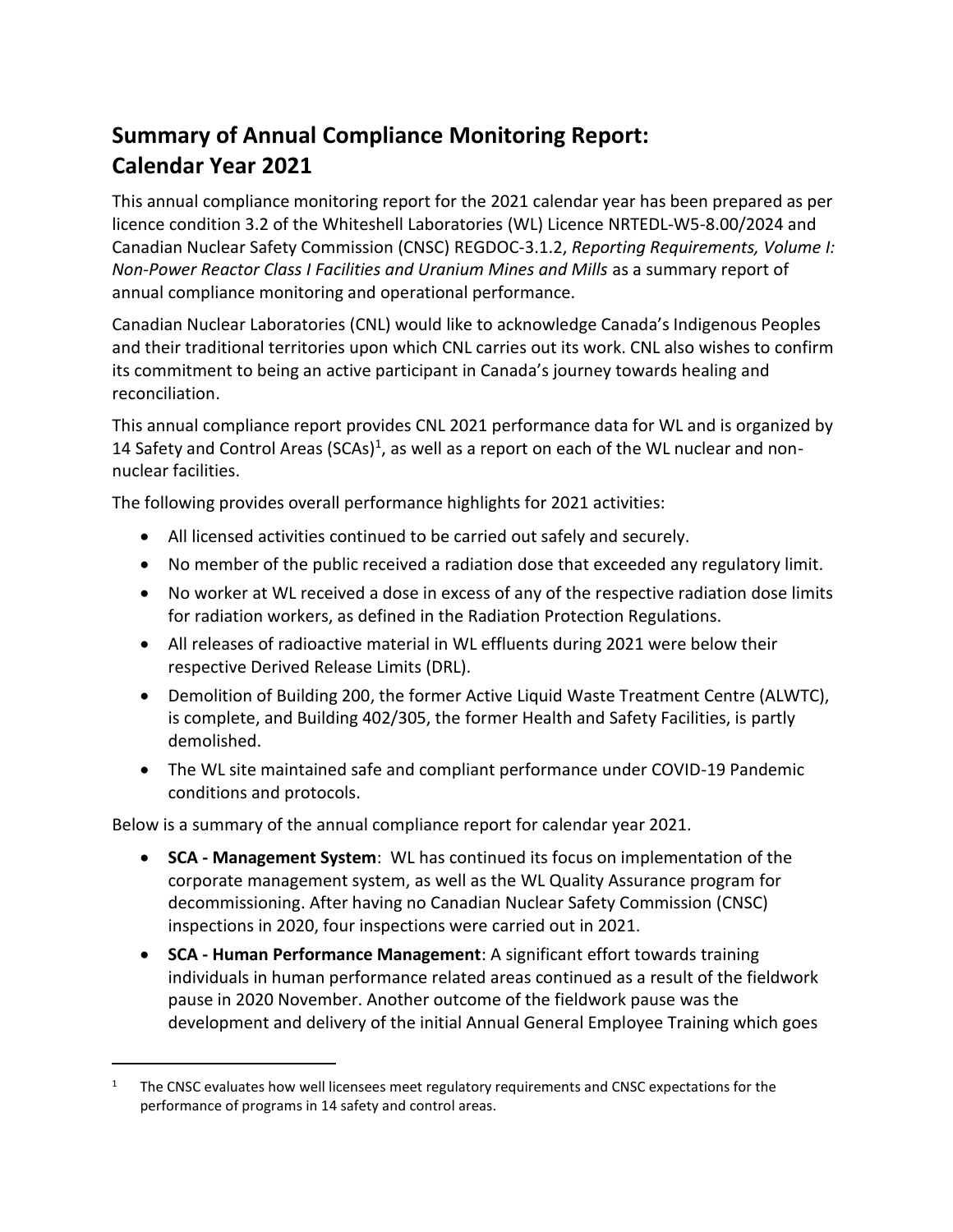over site and project updates, as well as review of policies and procedures. This will be updated and delivered annually to all employees.

- **SCA - Operating Performance**: WL decommissions and operates its facilities according to prescribed programs and procedures, and monitors safety performance in the operational area through the concept of "events". The total number of internal event reports raised continues to show a strong reporting culture. There were six CNSC reportable events in 2021.
- **SCA - Safety Analysis**: Effective Safety Analysis Reports and Facility Authorizations continue to be in place for WL's nuclear facilities, helping meet health, safety, security, environmental and regulatory requirements. Safety analyses continue to be developed for the standpipe/bunker remediation, Intermediate-Level Liquid Waste Processing Centre and Cask Loading facilities being constructed in the Waste Management Area.
- **SCA - Physical Design**: The Certificate of Authorization was renewed with Engineers Geoscientists Manitoba, authorizing CNL to engage in the practice of professional engineering in Manitoba. The new revised WL Pressure Boundary Quality Assurance Plan was accepted by Inspection and Technical Services Manitoba and a new Certificate of Authorization was issued.
- **SCA - Fitness for Service**: The Periodic Inspection Plan (PIP), previously developed to confirm the ongoing fitness-for-service of the concrete storage facilities at the Waste Management Area (WMA), continued implementation with no significant issues identified. Regular preventative or corrective maintenance and testing of WL's safetyrelated systems were carried out to ensure the systems were fit-for-service. Missed maintenance of safety-related systems was reported to CNSC, and a corrective action plan was developed that will fix the issues and prevent recurrence.
- **SCA - Radiation Protection**: No worker received a whole-body dose (including committed) in excess of any of the respective dose limits for radiation workers as defined in the Radiation Protection Regulations, and average individual doses remain a small fraction of these limits. Maximum dose to a person working at WL was 0.6 mSv and collective doses remained below 50 person-mSv (19.0 person-mSv) for 2021. Members of the public received no measureable radiation doses.
- **SCA - Conventional Health and Safety**: Implementation of CNL's Occupational Safety and Health program at WL continues to drive improvements in safety and safety culture. Safety advisories are regularly issued to staff about imminent issues that could impact their safety. There were no lost-time injuries at WL in 2021.
- **SCA - Environmental Protection**: The results of the radiological and non-radiological effluent monitoring program demonstrate that controls for the release of potentially hazardous substances currently in place at WL continue to provide substantial protection of the environment. Radiological emissions were 0.00019% of the Derived Release Limit (DRL) for air emissions and 0.45% of the DRL for liquids. The monitoring program confirms that the WL site is operating in a manner that protects workers, the public, and the environment. WL maintained their ISO-14001 registration, and are compliant to a number of CSA environmental standards.